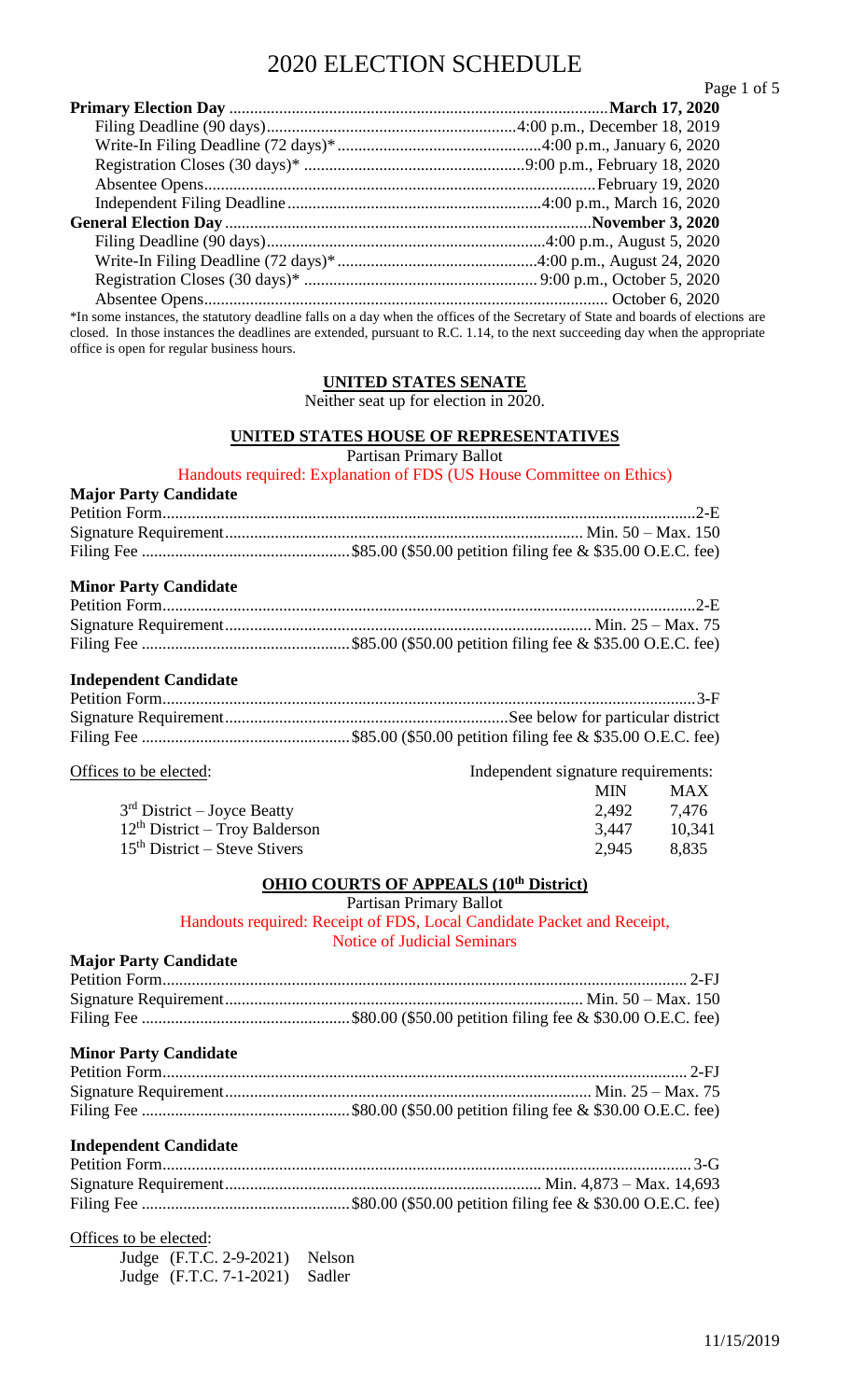# **OHIO SENATE**

Partisan Primary Ballot Handouts required: Joint Legislative Ethics Committee FDS, Receipt of FDS, Local Candidate Packet and Receipt,

# **Major Party Candidate**

### **Minor Party Candidate**

| <b>Independent Candidate</b> |  |
|------------------------------|--|
|                              |  |
|                              |  |
|                              |  |

| Offices to be elected:            | Independent signature requirements: |       |
|-----------------------------------|-------------------------------------|-------|
|                                   | <b>MIN</b>                          | MAX   |
| $16th$ District – Stephanie Kunze | 1.707                               | 5,121 |

# **OHIO HOUSE OF REPRESENTATIVES**

Partisan Primary Ballot Handouts required: Joint Legislative Ethics Committee FDS, Receipt of FDS, Local Candidate Packet and Receipt

#### **Major Party Candidate**

#### **Minor Party Candidate**

#### **Independent Candidate**

| Offices to be elected:                       | Independent signature requirements: |  |
|----------------------------------------------|-------------------------------------|--|
|                                              | MIN<br>MAX                          |  |
| $17th District – Adam Miller (2)$            | 278<br>834                          |  |
| $18th$ District – Kristin Boggs (2)          | 502<br>1,506                        |  |
| $19th$ District – Mary Lightbody (1)         | 1,824<br>608                        |  |
| $20th$ District – Richard Brown (1)          | 1,398<br>466                        |  |
| $21st$ District – Beth Liston (1)            | 1,878<br>626                        |  |
| $22nd$ District – David Leland (3)           | 1,407<br>469                        |  |
| $23rd$ District – Laura Brady Lanese (2)     | 1,389<br>463                        |  |
| $24th$ District – Allison Russo (1)          | 1,857<br>619                        |  |
| $25th$ District – Bernadine Kennedy Kent (2) | 1,227<br>409                        |  |
| $26th$ District – Erica C. Crawley (1)       | 1,260<br>420                        |  |
|                                              |                                     |  |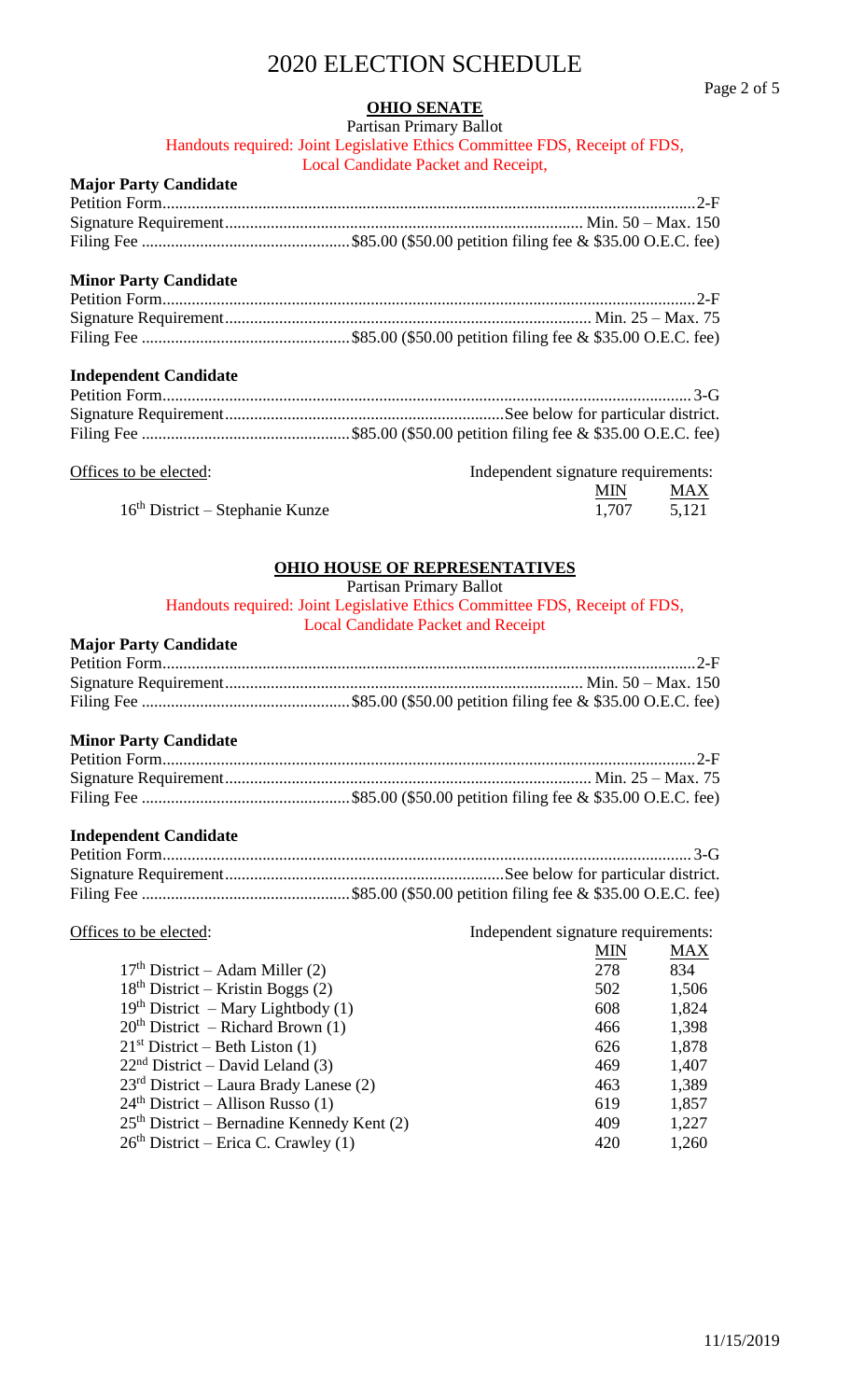#### **FRANKLIN COUNTY OFFICES**

Partisan Primary Ballot

Handouts required: Receipt of FDS, Local Candidate Packet and Receipt

#### **Major Party Candidate**

## **Minor Party Candidate**

### **Independent Candidate**

### Offices to be elected:

| <b>County Commissioner</b> | $(F.T.C. 1-2-2021) - Boyce$           |
|----------------------------|---------------------------------------|
| <b>County Commissioner</b> | $(F.T.C. 1-3-2021) - O'Grady$         |
| <b>County Prosecutor</b>   | $(F.T.C. 1-4-2021) - O'Brien$         |
| <b>Clerk of Courts</b>     | $(F.T.C. 1-4-2021) - O'Shaughnessy$   |
| <b>County Sheriff</b>      | $(F.T.C. 1-4-2021) - Baldwin$         |
| <b>County Recorder</b>     | $(F.T.C. 1-4-2021) - O'Connect$       |
| <b>County Treasurer</b>    | $(F.T.C. 9-6-2021) - Brooks$ Sullivan |
| <b>County Engineer</b>     | $(F.T.C. 1-4-2021) - Robertson$       |
| <b>County Coroner</b>      | $(F.T.C. 1-4-2021) - Ortiz$           |
|                            |                                       |

# **FRANKLIN COUNTY COURTS OF COMMON PLEAS**

Partisan Primary Ballot

Handouts required: Receipt of FDS, Local Candidate Packet and Receipt, Notice of Judicial Seminars

#### **Major Party Candidate**

# **Minor Party Candidate**

### **Independent Candidate**

### Offices to be elected:

| <b>General Division</b> |                                        |
|-------------------------|----------------------------------------|
|                         | Judge (F.T.C. 1-1-2021) - Woods        |
|                         | Judge (F.T.C. 2-9-2021) - French       |
|                         | Judge (F.T.C. 7-1-2021) - Young        |
|                         | Judge (F.T.C. 7-2-2021) - Brown        |
|                         | Judge (U.T.E. 1-5-2023) - Russo        |
|                         | <b>Domestic Relations Division</b>     |
|                         | Judge $(F.T.C. 1-2-2021)$ – Preisse    |
|                         | Judge $(F.T.C. 1-3-2021)$ – New Seat   |
| <b>Probate Court</b>    |                                        |
|                         | Judge $(F.T.C. 2-9-2021)$ – Montgomery |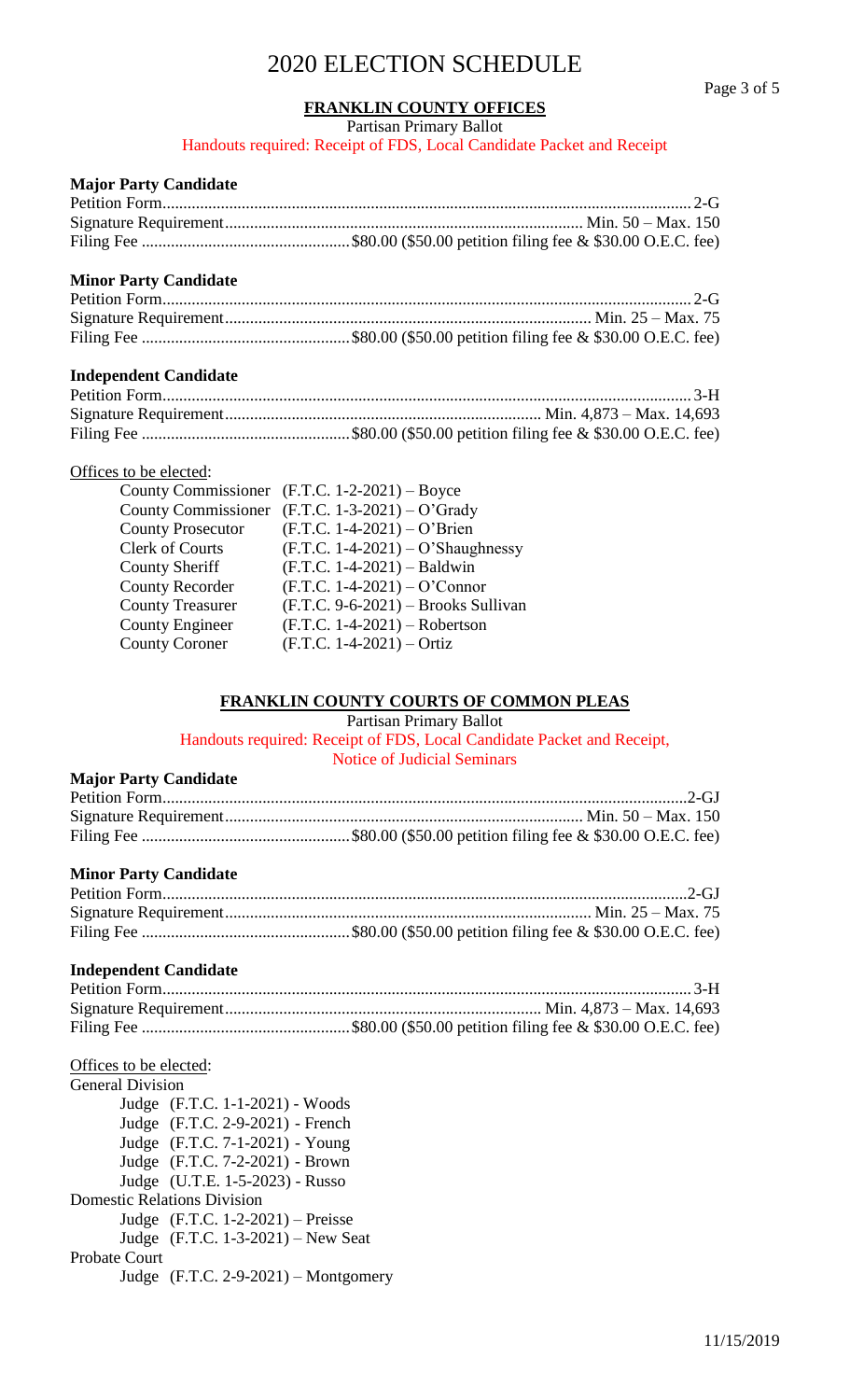### **STATE CENTRAL COMMITTEE**

Partisan Primary Ballot

| <b>Major Party Candidate</b>                                        |
|---------------------------------------------------------------------|
| $2-I$                                                               |
|                                                                     |
|                                                                     |
| Offices to be elected:                                              |
| 3 <sup>rd</sup> Senate District (Man)                               |
| 3 <sup>rd</sup> Senate District (Woman)                             |
| 15 <sup>th</sup> Senate District (Man)                              |
| 15 <sup>th</sup> Senate District (Woman)                            |
| 16 <sup>th</sup> Senate District (Man)                              |
| 16 <sup>th</sup> Senate District (Woman)                            |
| <b>Minor Party Candidate</b>                                        |
| Green                                                               |
| $2-K$                                                               |
|                                                                     |
|                                                                     |
| Offices to be elected:                                              |
| 6 <sup>th</sup> State Board of Education District (4 to be elected) |
| 9 <sup>th</sup> State Board of Education District (4 to be elected) |
| Libertarian                                                         |
| $2-K$                                                               |
|                                                                     |
|                                                                     |
| Offices to be elected:                                              |
| $3rd$ Congressional District (2 to be elected)                      |
| $12th$ Congressional District (2 to be elected)                     |
| $15th$ Congressional District (2 to be elected)                     |
|                                                                     |
|                                                                     |

# **COUNTY CENTRAL COMMITTEE**

Partisan Primary Ballot

| <b>Major Party Candidate</b>                                                                                                                                                                                                   |  |
|--------------------------------------------------------------------------------------------------------------------------------------------------------------------------------------------------------------------------------|--|
|                                                                                                                                                                                                                                |  |
|                                                                                                                                                                                                                                |  |
|                                                                                                                                                                                                                                |  |
| Offices to be elected:                                                                                                                                                                                                         |  |
| المناقصة والمتعاونة والمستنقص والمناقص والمستنقص والمناقص والمستنقص والمستنقص والمستنقص والمستنقص والمستنقص والمستنقص والمستنقص والمستنقص والمستنقص والمستنقص والمستنقص والمستنقص والمستنقص والمستنقص والمستنقص والمستنقص والم |  |

One from each township and city ward (Democratic 4-year term, Republican 2-year term)

# **Minor Party Candidate**

| Libertarian                                        |  |
|----------------------------------------------------|--|
|                                                    |  |
|                                                    |  |
|                                                    |  |
| Offices to be elected:                             |  |
| One from each township and gity word (2 year town) |  |

One from each township and city ward (2-year term)